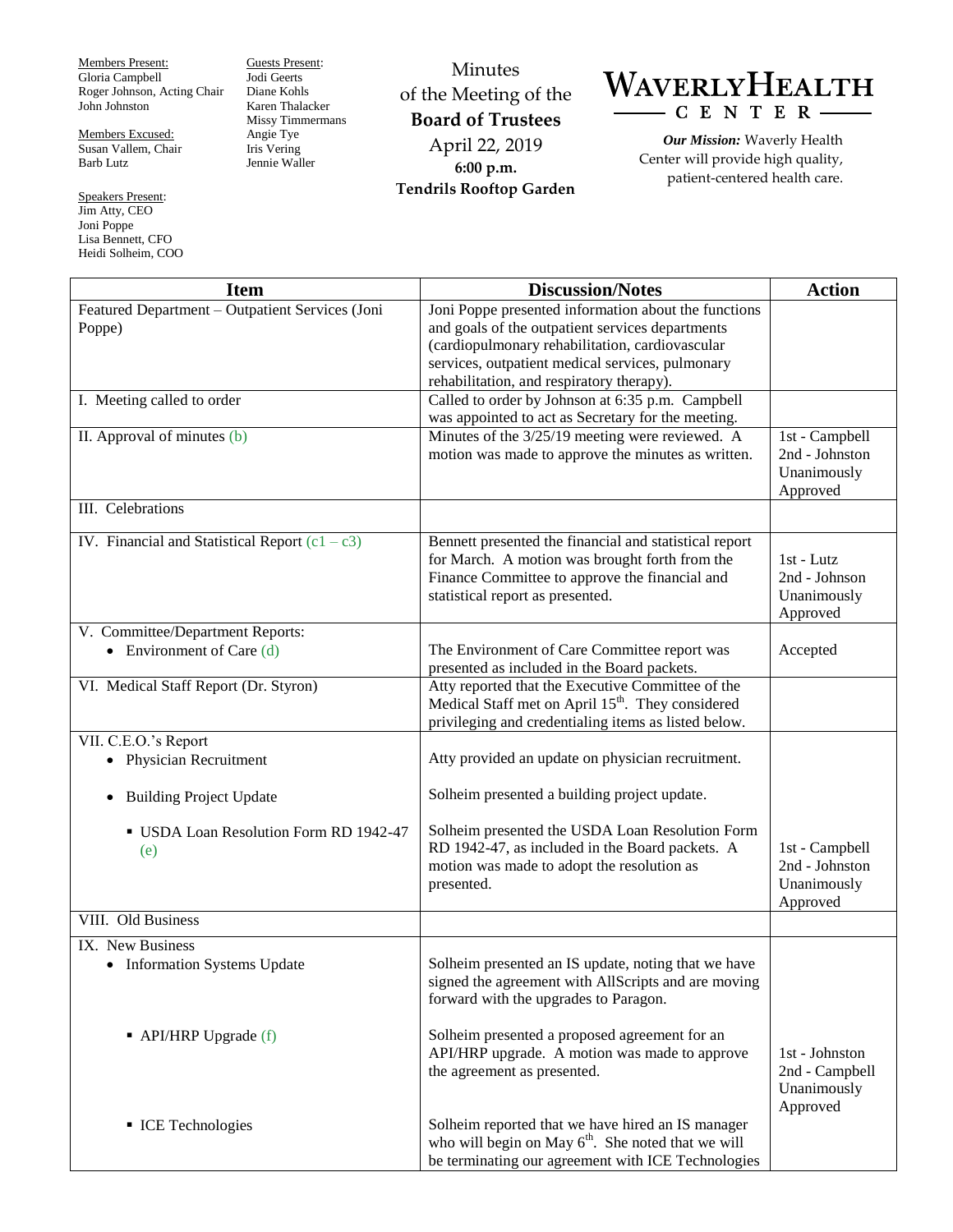|                                                                                                                                                                                                                                                                                                                                                                                                                                                                                                                                                                                                                                                                                                                                                                                                                                                                                                                          | for interim management services and strategic<br>advisory services.                                                                                                                                                                                                                                                                                          |                                                             |
|--------------------------------------------------------------------------------------------------------------------------------------------------------------------------------------------------------------------------------------------------------------------------------------------------------------------------------------------------------------------------------------------------------------------------------------------------------------------------------------------------------------------------------------------------------------------------------------------------------------------------------------------------------------------------------------------------------------------------------------------------------------------------------------------------------------------------------------------------------------------------------------------------------------------------|--------------------------------------------------------------------------------------------------------------------------------------------------------------------------------------------------------------------------------------------------------------------------------------------------------------------------------------------------------------|-------------------------------------------------------------|
| <b>Request for Privileges:</b><br>$\blacksquare$ Joel Dennhardt, MD - Courtesy,<br>Radiology, RCI<br>· Laura Martin, RNFA - Allied, Surgical<br>Assist - RN, WHC<br>• Shary Meyer, RNFA - Allied, Surgical<br>Assist - RN, WHC<br>• Casey Shaffer, MD - Courtesy, Radiology,<br><b>RCI</b><br>Atul Sheth, MD - Consulting, Psychiatry,<br><b>Integrated Telehealth Partners</b>                                                                                                                                                                                                                                                                                                                                                                                                                                                                                                                                          | Privileging items were presented as individually<br>listed at left. All files have been reviewed by the<br>Executive Committee of the Medical Staff. The<br>Executive Committee recommends approval. A<br>motion was made to approve all privileging items as<br>individually considered and recommended by the<br>Executive Committee of the Medical Staff. | 1st - Johnston<br>2nd - Campbell<br>Unanimously<br>Approved |
| Provisional Appointment to Medical Staff:<br>• Shawn Janssen, PA-C - Courtesy, Plastic<br>Surgery, Mason City Clinic                                                                                                                                                                                                                                                                                                                                                                                                                                                                                                                                                                                                                                                                                                                                                                                                     |                                                                                                                                                                                                                                                                                                                                                              |                                                             |
| Reappointments to Medical Staff:<br>• Shara Bajaj, MD – Consulting, Cardiology,                                                                                                                                                                                                                                                                                                                                                                                                                                                                                                                                                                                                                                                                                                                                                                                                                                          |                                                                                                                                                                                                                                                                                                                                                              |                                                             |
| <b>CVMS</b><br>• Courtney Bochmann, DO - Active, Family<br>Practice/Emergency Medicine/Hospital<br>Medicine, WHC<br>• Joud Dib, MD – Consulting, Cardiology,<br><b>CVMS</b><br>■ Eric Ericson, MD – Consulting, Radiology,<br><b>RCI</b><br>Tabetha Gehrke, ARNP - Courtesy,<br>Cardiology, MercyOne<br>• Bethany Heidemann, ARNP - Ancillary,<br>Otolaryngology, Iowa ENT & Sinus<br><b>Surgery Center</b><br>Tara Hensley, PA-C - Active, Family<br>Practice, WHC<br>• Elysia Jones, ARNP - Ancillary,<br>Rheumatology, CVMS<br>· Lisa Maher, ARNP - Courtesy,<br>Cardiology, CVMS<br>Hetal Patel, MD - Active, Family Practice,<br><b>WHC</b><br>Rene Recinos, MD - Courtesy, Plastic<br>Surgery, Mason City Clinic<br>• Monica Rotsaert, DO - Active, Hospital<br>Medicine/Emergency Medicine, WHC<br>• Abbie Schrader, ARNP - Courtesy,<br>Cardiology, CVMS<br>Kalyana Sundaram, MD - Courtesy,<br>Cardiology, CVMS |                                                                                                                                                                                                                                                                                                                                                              |                                                             |
| • Janel Thompson, ARNP - Active, Family<br>Practice, WHC<br>• James Turek, MD - Courtesy (Locums),<br>OB-Gyn, UnityPoint                                                                                                                                                                                                                                                                                                                                                                                                                                                                                                                                                                                                                                                                                                                                                                                                 |                                                                                                                                                                                                                                                                                                                                                              |                                                             |
| Kerri VanEe, ACNP - Active,<br>Orthopedics, WHC<br>• John Whitt, DPM - Courtesy, Podiatry,<br>Family Foot Health Care PLC                                                                                                                                                                                                                                                                                                                                                                                                                                                                                                                                                                                                                                                                                                                                                                                                |                                                                                                                                                                                                                                                                                                                                                              |                                                             |
| Change in Medical Staff Category:<br>Tabetha Gehrke, ARNP - Cardiology,<br>MercyOne (change from Ancillary to                                                                                                                                                                                                                                                                                                                                                                                                                                                                                                                                                                                                                                                                                                                                                                                                            |                                                                                                                                                                                                                                                                                                                                                              |                                                             |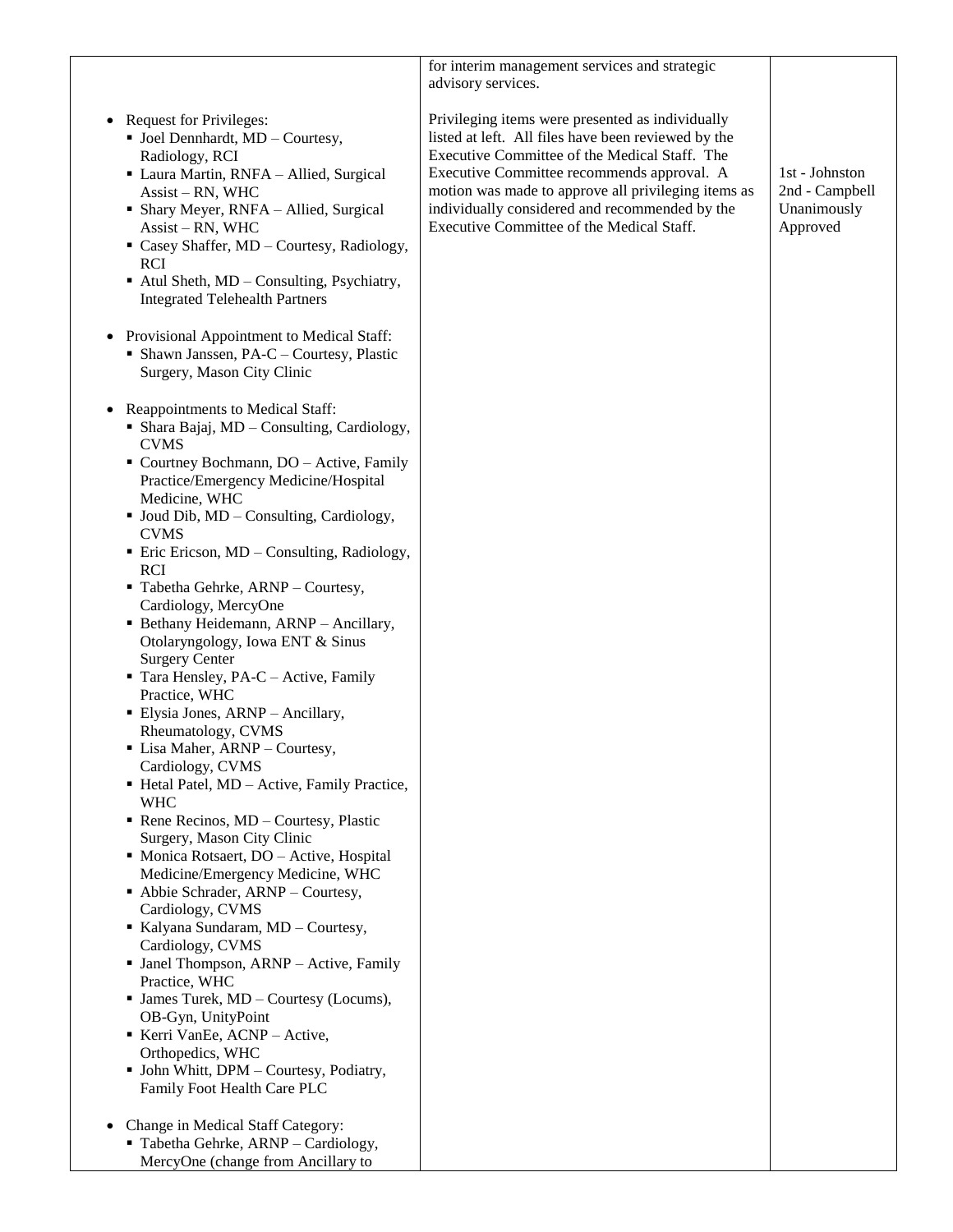| ٠<br>٠ | Courtesy)<br>Recommendations Regarding Provisional<br>Status:<br>• Alyssa Becker, ARNP - Active, Family<br>Practice, WHC<br>• Natasha Broom, CRNA - Courtesy,<br>Anesthesia, Iowa Anesthesia<br>Katelyn Froehner, ARNP - Active, Family<br>Practice/Emergency Medicine, WHC<br>• Lisa Maher, ARNP - Courtesy,<br>Cardiology, CVMS<br>Rene Recinos, MD - Courtesy, Plastic<br>Surgery, Mason City Clinic<br>Tamra Schneider, CSA - Allied, Certified<br>Surgical Assistant, WHC<br>• Abbie Schrader, ARNP - Courtesy,<br>Cardiology, CVMS<br>• Samantha Specht, CRNA - Courtesy,<br>Anesthesia, Iowa Anesthesia<br>• Jennifer Chastek, CRNA - Courtesy,<br>Anesthesia, Iowa Anesthesia<br>• Brenda Cooper, ARNP - Courtesy,<br>Orthopedics, CVMS<br>• Robin Farley, OPA-C – Courtesy,<br>Orthopedic Physician Assistant, CVMS<br>· Nicholas Masse, MD - Courtesy,<br>Radiology, RCI<br>New Policies & Procedures: None |                                                                                                                                                                                                                                                                                                                                                                                                                                                                                                                                                                                                                                                                                                                                                                                            |                                                        |
|--------|-----------------------------------------------------------------------------------------------------------------------------------------------------------------------------------------------------------------------------------------------------------------------------------------------------------------------------------------------------------------------------------------------------------------------------------------------------------------------------------------------------------------------------------------------------------------------------------------------------------------------------------------------------------------------------------------------------------------------------------------------------------------------------------------------------------------------------------------------------------------------------------------------------------------------|--------------------------------------------------------------------------------------------------------------------------------------------------------------------------------------------------------------------------------------------------------------------------------------------------------------------------------------------------------------------------------------------------------------------------------------------------------------------------------------------------------------------------------------------------------------------------------------------------------------------------------------------------------------------------------------------------------------------------------------------------------------------------------------------|--------------------------------------------------------|
| ٠      | Finance Committee (h)                                                                                                                                                                                                                                                                                                                                                                                                                                                                                                                                                                                                                                                                                                                                                                                                                                                                                                 | Bennett reported that the Finance Committee met<br>this morning. Minutes from the meeting were<br>included in the Board packets.                                                                                                                                                                                                                                                                                                                                                                                                                                                                                                                                                                                                                                                           |                                                        |
|        | Capital Request - Stryker Ambulance<br>$\cot(i)$<br>Capital Request - Pulmonary Function<br>Testing Machine (j)<br>Capital Request - Medtronic Electro-<br>Surgical Unit (k)<br>Capital Request - AV Projector<br>٠<br>Replacement (1)                                                                                                                                                                                                                                                                                                                                                                                                                                                                                                                                                                                                                                                                                | Bennett presented the following capital requests:<br>Stryker Ambulance Cot at a cost not to<br>$\bullet$<br>exceed \$17,218.34. This is an unbudgeted<br>request for replacement equipment.<br>Pulmonary Function Testing Machine at a<br>$\bullet$<br>cost not to exceed \$55,123. This is a<br>budgeted request that requires approval due<br>to the amount.<br>Medtronic Electro-Surgical Unit at a cost<br>$\bullet$<br>not to exceed \$19,983.71 for three years.<br>This is an unbudgeted request for<br>replacement equipment.<br>AV Projector Replacement at a cost not to<br>$\bullet$<br>exceed \$6,297.22. This is an unbudgeted<br>request for replacement equipment.<br>A motion was brought forth from Finance<br>Committee to approve the capital requests as<br>presented. | 1st - Johnson<br>2nd - Lutz<br>Unanimously<br>Approved |
|        | Capital Report (m)<br>Cash Transfer Report (n)<br>٠                                                                                                                                                                                                                                                                                                                                                                                                                                                                                                                                                                                                                                                                                                                                                                                                                                                                   | Bennett presented the capital report and cash transfer<br>report as included in the Board packets.                                                                                                                                                                                                                                                                                                                                                                                                                                                                                                                                                                                                                                                                                         |                                                        |
|        | <b>Financial Assistance Requests</b><br>٠                                                                                                                                                                                                                                                                                                                                                                                                                                                                                                                                                                                                                                                                                                                                                                                                                                                                             | There were no applications for financial assistance.                                                                                                                                                                                                                                                                                                                                                                                                                                                                                                                                                                                                                                                                                                                                       |                                                        |
|        | Personnel Committee (o)                                                                                                                                                                                                                                                                                                                                                                                                                                                                                                                                                                                                                                                                                                                                                                                                                                                                                               | The Personnel Committee met on April $12^{\text{th}}$ .<br>Minutes from the meeting were included in the                                                                                                                                                                                                                                                                                                                                                                                                                                                                                                                                                                                                                                                                                   |                                                        |

Board packet.